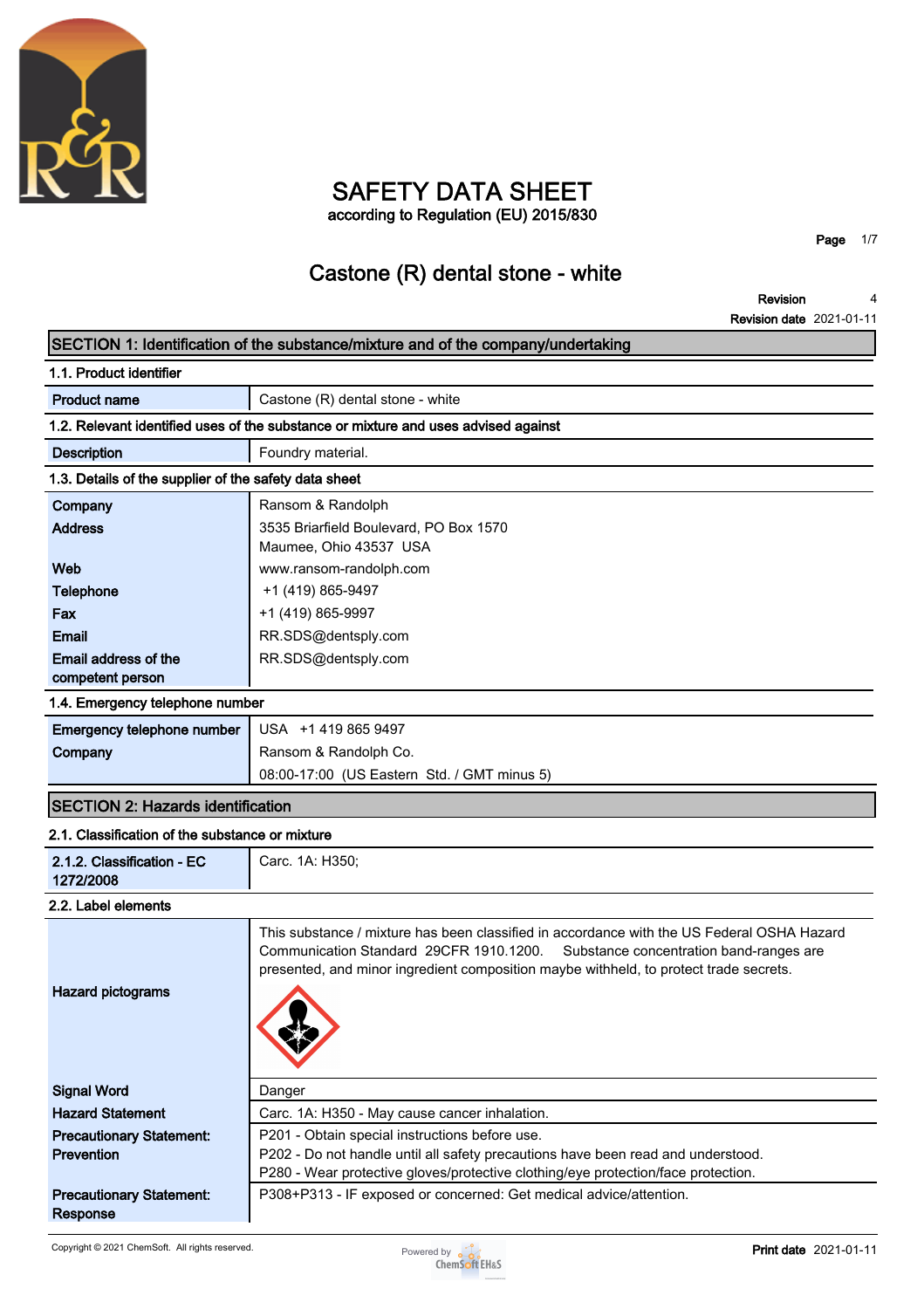| 2.2. Label elements                                      |                                                                        |  |
|----------------------------------------------------------|------------------------------------------------------------------------|--|
| <b>Precautionary Statement:</b><br>Storage               | P405 - Store locked up.                                                |  |
| <b>Precautionary Statement:</b><br><b>Disposal</b>       | P501 - Dispose of contents/container to local and national regulations |  |
| 2.3. Other hazards                                       |                                                                        |  |
| Other hazards                                            | Product contains crystalline silica.                                   |  |
| <b>Further information</b>                               |                                                                        |  |
|                                                          | Not applicable. PBT and vPvB assessment.                               |  |
| <b>SECTION 3: Composition/information on ingredients</b> |                                                                        |  |

#### **3.2. Mixtures**

#### **EC 1272/2008**

| <b>Chemical Name</b>                       | Index No. | CAS No.    | EC No.    | <b>REACH Registration</b><br><b>Number</b> | Conc.<br>$(\%w/w)$ | Classification                               |
|--------------------------------------------|-----------|------------|-----------|--------------------------------------------|--------------------|----------------------------------------------|
| Calcium sulfate (Plaster of Paris)         |           | 26499-65-0 |           |                                            | $90 - 100\%$       |                                              |
| silica (cristobalite conc. $\ge$ /= 1.0 %) |           | 14464-46-1 | 238-455-4 |                                            |                    | 0 - 0.5% Carc. 1A: H350; STOT RE 1:<br>H372: |

#### **Further information**

**Full text for all Risk Phrases mentioned in this section are displayed in Section 16.**

#### **SECTION 4: First aid measures**

### **4.1. Description of first aid measures**

| <b>Inhalation</b>                       | Move the exposed person to fresh air.                                           |  |  |
|-----------------------------------------|---------------------------------------------------------------------------------|--|--|
| Eye contact                             | Rinse immediately with plenty of water for 15 minutes holding the eyelids open. |  |  |
| <b>Skin contact</b>                     | Wash with soap and water.                                                       |  |  |
| Ingestion                               | Drink 1 to 2 glasses of water. DO NOT INDUCE VOMITING.                          |  |  |
|                                         | 4.2. Most important symptoms and effects, both acute and delayed                |  |  |
| <b>Inhalation</b>                       | May cause irritation to respiratory system.                                     |  |  |
| Eye contact                             | May cause irritation to eyes.                                                   |  |  |
| <b>Skin contact</b>                     | May cause irritation to skin.                                                   |  |  |
| Ingestion                               | May cause irritation to mucous membranes.                                       |  |  |
|                                         | 4.3. Indication of any immediate medical attention and special treatment needed |  |  |
| Inhalation                              | Seek medical attention if irritation or symptoms persist.                       |  |  |
| Eye contact                             | Seek medical attention if irritation or symptoms persist.                       |  |  |
| <b>Skin contact</b>                     | Seek medical attention if irritation or symptoms persist.                       |  |  |
| Ingestion                               | Seek medical attention if irritation or symptoms persist.                       |  |  |
| <b>SECTION 5: Firefighting measures</b> |                                                                                 |  |  |

#### **5.1. Extinguishing media**

| Use extinguishing media appropriate to the surrounding fire conditions. |  |
|-------------------------------------------------------------------------|--|
| 5.2. Special hazards arising from the substance or mixture              |  |
| Burning produces irritating, toxic and obnoxious fumes.                 |  |

#### **5.3. Advice for firefighters**

**Self-contained breathing apparatus. Wear suitable protective clothing.**

#### **SECTION 6: Accidental release measures**

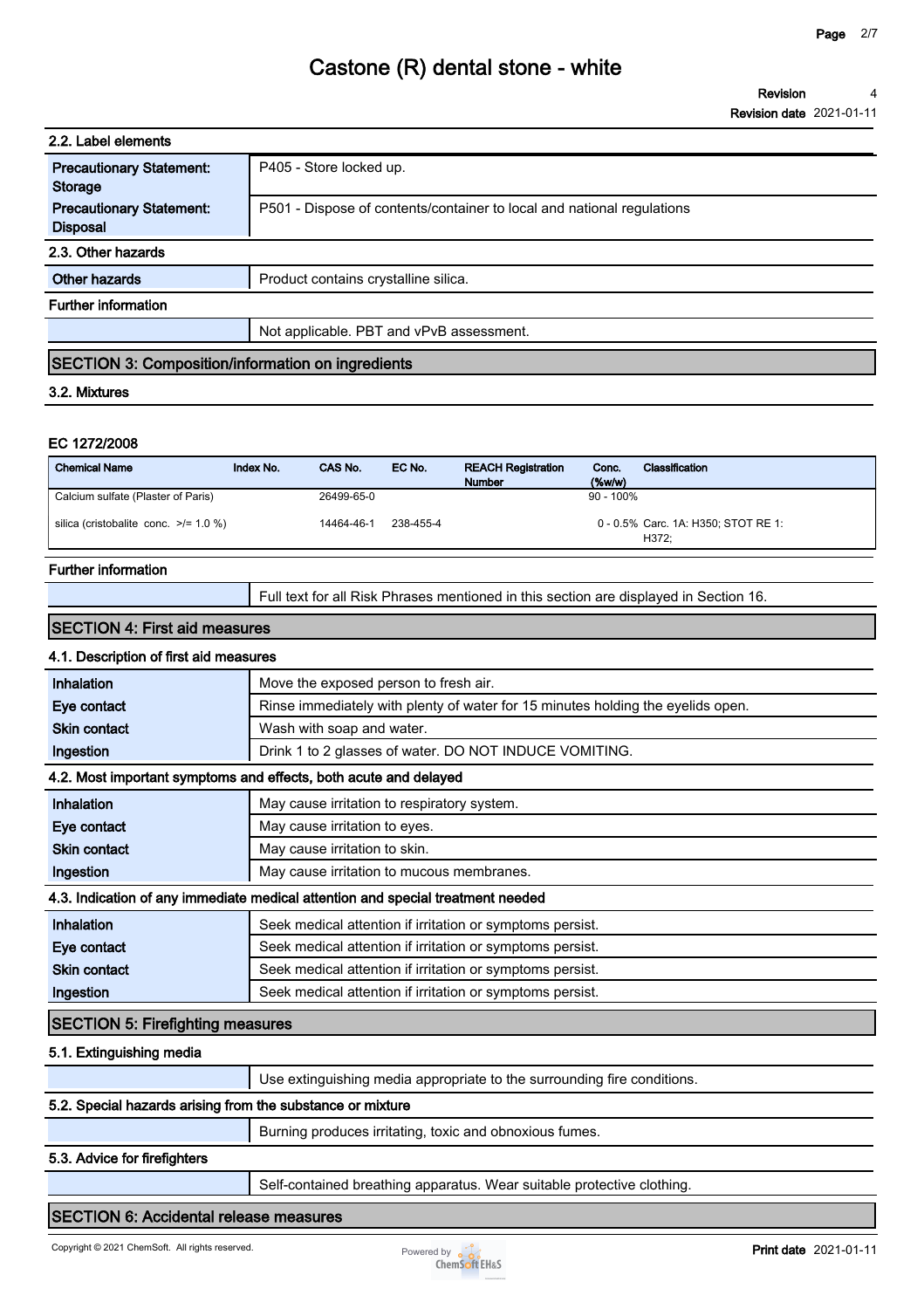**Revision 4**

**Revision date 2021-01-11**

#### **6.1. Personal precautions, protective equipment and emergency procedures**

|                                                                   | v. i. i cisoliai precautoris, protective equipment and emergency procedures                                                                       |
|-------------------------------------------------------------------|---------------------------------------------------------------------------------------------------------------------------------------------------|
|                                                                   | Avoid raising dust. Wear suitable respiratory equipment when necessary.                                                                           |
| 6.2. Environmental precautions                                    |                                                                                                                                                   |
|                                                                   | No environmental requirements.                                                                                                                    |
| 6.3. Methods and material for containment and cleaning up         |                                                                                                                                                   |
|                                                                   | Avoid raising dust. Clean the area using a vacuum cleaner. Transfer to suitable, labelled<br>containers for disposal.                             |
| 6.4. Reference to other sections                                  |                                                                                                                                                   |
|                                                                   | See section [2, 8 & 13] for further information.                                                                                                  |
| <b>SECTION 7: Handling and storage</b>                            |                                                                                                                                                   |
| 7.1. Precautions for safe handling                                |                                                                                                                                                   |
|                                                                   | Avoid raising dust. Ensure adequate ventilation of the working area. In case of insufficient<br>ventilation, wear suitable respiratory equipment. |
|                                                                   | Do not eat, drink or smoke in areas where this product is used or stored. Wash hands after<br>handling the product.                               |
| 7.2. Conditions for safe storage, including any incompatibilities |                                                                                                                                                   |
|                                                                   | Keep containers tightly closed.                                                                                                                   |
| 7.3. Specific end use(s)                                          |                                                                                                                                                   |
|                                                                   | Foundry material.                                                                                                                                 |
| SECTION 8: Exposure controls/personal protection                  |                                                                                                                                                   |

#### **8.1. Control parameters**

| all respirable crystalline silica - sum of all types - quartz + cristobalite TWA PEL OSHA (respirable<br>fraction) $0.050$ mg/m3<br>Action Level OSHA (respirable fraction) 0.025 mg/m3. | exposure limits - calcium sulfate - 10 mg/m3 TWA ACGIH TLV (inhalable fraction); 5 mg/m3 8 hr<br>-TWA PEL (respirable fraction). |
|------------------------------------------------------------------------------------------------------------------------------------------------------------------------------------------|----------------------------------------------------------------------------------------------------------------------------------|
|                                                                                                                                                                                          |                                                                                                                                  |

#### **8.1.1. Exposure Limit Values**

| Calcium sulfate (Plaster of Paris) | WEL 8-hr limit ppm: -         | WEL 8-hr limit mg/m3: -      |
|------------------------------------|-------------------------------|------------------------------|
|                                    | WEL 15 min limit ppm: -       | WEL 15 min limit mg/m3: -    |
|                                    | WEL 8-hr limit mg/m3 total 10 | WEL 15 min limit mg/m3 total |
|                                    | inhalable dust:               | inhalable dust:              |
|                                    | WEL 8-hr limit mg/m3 total 4  | WEL 15 min limit mg/m3 total |
|                                    | respirable dust:              | respirable dust:             |

#### **8.2. Exposure controls**

| 8.2.1. Appropriate engineering<br>controls | Ensure adequate ventilation of the working area.                                        |
|--------------------------------------------|-----------------------------------------------------------------------------------------|
| 8.2.2. Individual protection<br>measures   | Protective clothing.                                                                    |
| Eye / face protection                      | In case of splashing, wear:. Approved safety goggles. safety glasses with side-shields. |

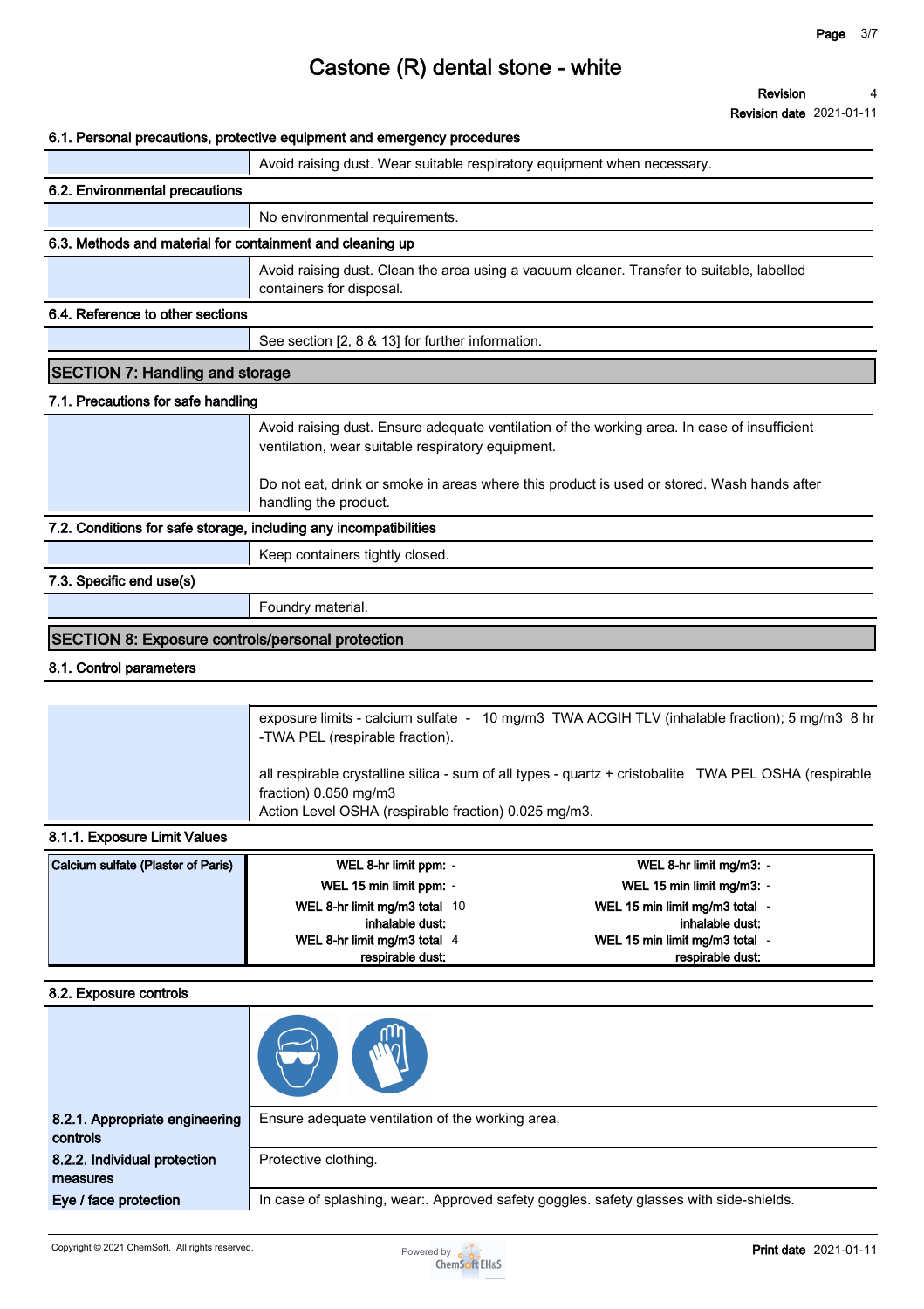**Revision Revision date 2021-01-11 4**

| Appropriate local exhaust ventilation is required. |
|----------------------------------------------------|
|                                                    |

### **SECTION 9: Physical and chemical properties**

### **9.1. Information on basic physical and chemical properties**

| Appearance Powder                              |                                             |
|------------------------------------------------|---------------------------------------------|
| Colour White                                   |                                             |
| Odour Mild                                     |                                             |
|                                                | $pH$ 6 - 8                                  |
| Melting point 1450 °C                          |                                             |
|                                                | <b>Freezing Point   Not applicable.</b>     |
| Initial boiling point   Not applicable.        |                                             |
|                                                | Flash point   Not applicable.               |
| Evaporation rate   Not applicable.             |                                             |
| Flammability (solid, gas) Not applicable.      |                                             |
| Vapour pressure Not applicable.                |                                             |
|                                                | Vapour density   Not applicable.            |
|                                                | Relative density $3$ (H2O = 1 $@$ 20 °C)    |
|                                                | Fat Solubility   Not applicable.            |
| <b>Partition coefficient</b> No data available |                                             |
| Autoignition temperature   Not applicable.     |                                             |
|                                                | Viscosity   No data available               |
| Oxidising properties   Not applicable.         |                                             |
|                                                | <b>Solubility</b> Slightly soluble in water |

### **9.2. Other information**

|                                       | Conductivity No data available      |
|---------------------------------------|-------------------------------------|
|                                       | Surface tension   No data available |
|                                       | Gas group Not applicable.           |
| Benzene Content Not applicable.       |                                     |
|                                       | Lead content Not applicable.        |
| VOC (Volatile organic Not applicable. |                                     |
| compounds)                            |                                     |
|                                       |                                     |

### **SECTION 10: Stability and reactivity**

### **10.1. Reactivity**

|                                          | Not applicable.                                                                               |
|------------------------------------------|-----------------------------------------------------------------------------------------------|
| 10.2. Chemical stability                 |                                                                                               |
|                                          | Stable under normal conditions.                                                               |
| 10.3. Possibility of hazardous reactions |                                                                                               |
|                                          | No Significant Hazard.                                                                        |
| 10.4. Conditions to avoid                |                                                                                               |
|                                          | When mixed with water, this product can become very hot. Do not make moulds of any body part. |
| 10.5. Incompatible materials             |                                                                                               |
|                                          |                                                                                               |

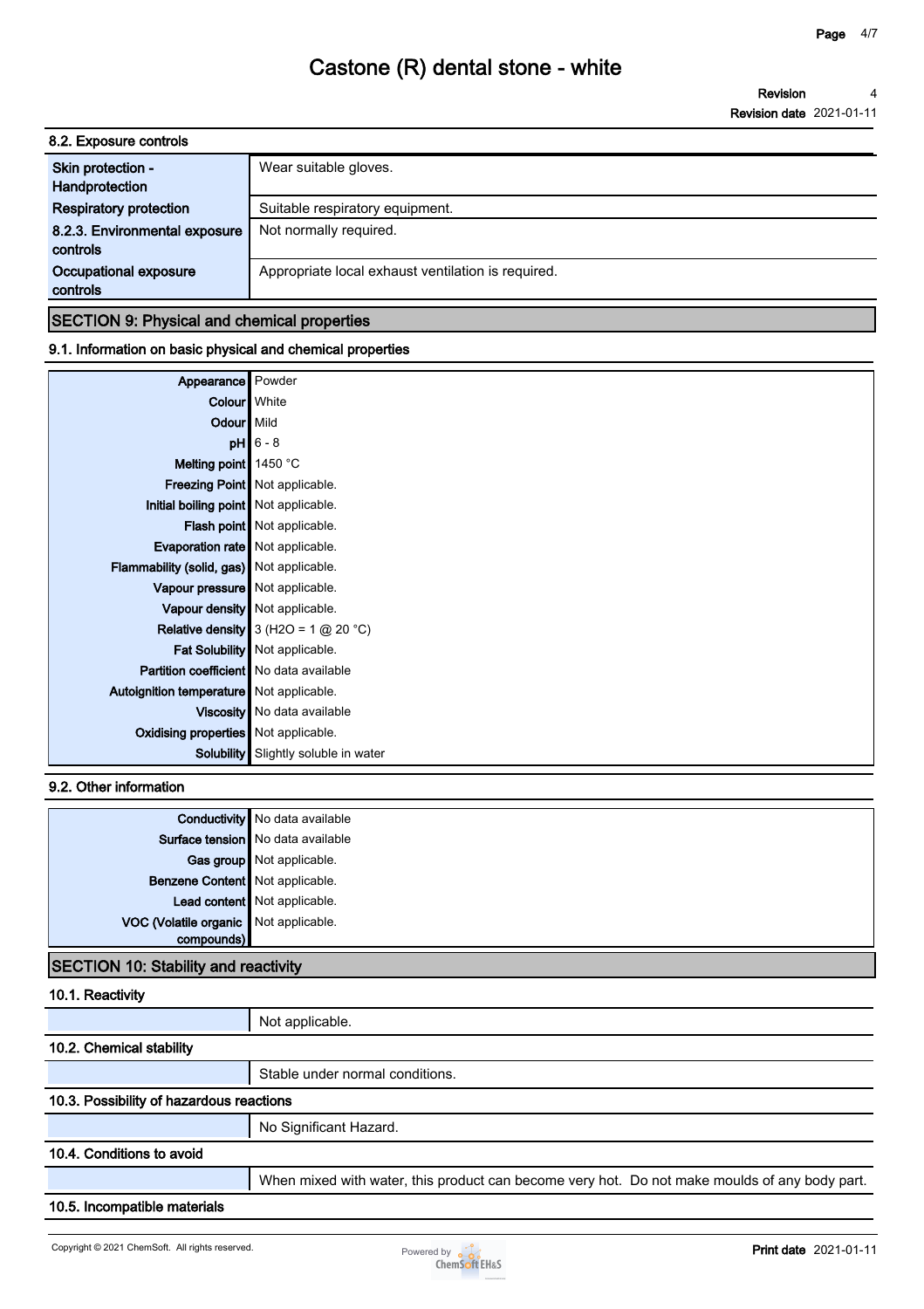**Revision date 2021-01-11**

| 10.5. Incompatible materials                    |                                                                                                                                                                                                                                                                                                                                                                                                                                                                                                                                                                                                                                                            |
|-------------------------------------------------|------------------------------------------------------------------------------------------------------------------------------------------------------------------------------------------------------------------------------------------------------------------------------------------------------------------------------------------------------------------------------------------------------------------------------------------------------------------------------------------------------------------------------------------------------------------------------------------------------------------------------------------------------------|
|                                                 | mixing water and acids must be supervised, due to large amounts of heat produced.                                                                                                                                                                                                                                                                                                                                                                                                                                                                                                                                                                          |
| 10.6. Hazardous decomposition products          |                                                                                                                                                                                                                                                                                                                                                                                                                                                                                                                                                                                                                                                            |
|                                                 | calcium oxide. Sulphur oxides.                                                                                                                                                                                                                                                                                                                                                                                                                                                                                                                                                                                                                             |
| <b>SECTION 11: Toxicological information</b>    |                                                                                                                                                                                                                                                                                                                                                                                                                                                                                                                                                                                                                                                            |
| 11.1. Information on toxicological effects      |                                                                                                                                                                                                                                                                                                                                                                                                                                                                                                                                                                                                                                                            |
| <b>Acute toxicity</b>                           | Intended use. No Significant Hazard.                                                                                                                                                                                                                                                                                                                                                                                                                                                                                                                                                                                                                       |
| Skin corrosion/irritation                       | No irritation expected.                                                                                                                                                                                                                                                                                                                                                                                                                                                                                                                                                                                                                                    |
| Serious eye damage/irritation                   | Causes eye irritation.                                                                                                                                                                                                                                                                                                                                                                                                                                                                                                                                                                                                                                     |
| Respiratory or skin<br>sensitisation            | No sensitizaton effects reported.                                                                                                                                                                                                                                                                                                                                                                                                                                                                                                                                                                                                                          |
| Germ cell mutagenicity                          | No mutagenic effects reported.                                                                                                                                                                                                                                                                                                                                                                                                                                                                                                                                                                                                                             |
| Carcinogenicity                                 | Known Human Carcinogens (Category 1).                                                                                                                                                                                                                                                                                                                                                                                                                                                                                                                                                                                                                      |
| <b>Reproductive toxicity</b>                    | No observed effect level. No observed effect concentration.                                                                                                                                                                                                                                                                                                                                                                                                                                                                                                                                                                                                |
| STOT-single exposure                            | No known adverse health effects.                                                                                                                                                                                                                                                                                                                                                                                                                                                                                                                                                                                                                           |
| STOT-repeated exposure                          | Chronic effects < 1% respirable crystalline silica                                                                                                                                                                                                                                                                                                                                                                                                                                                                                                                                                                                                         |
|                                                 | Prolonged inhalation of respirable crystalline silica<br>In 1997, the International Agency for Research on Cancer (IARC) concluded that crystalline silica<br>inhaled from occupational sources can cause lung cancer in humans. However it pointed out that<br>not all industrial circumstances, nor all crystalline silica types, were to be incriminated. (IARC<br>Monographs on the evaluation of the carcinogenic risks of chemicals to humans, Silica, silicates<br>dust and organic fibers, 1997, Vol. 68, IARC, Lyon, France). In June 2003, the European<br>Commission's Scientific Committee for Occupational Exposure Limits (SCOEL) concluded: |
|                                                 | (SCOEL SUM Doc 94-final on respirable crystalline silica, June 2003)<br>There is a body of evidence supporting the fact that increased cancer risk would be limited to<br>people already suffering from silicosis. Worker protection against silicosis should be assured by<br>respecting the existing regulatory occupational exposure limits and implementing additional risk<br>management measures where required (see Section 16).                                                                                                                                                                                                                    |
| <b>Aspiration hazard</b>                        | No Significant Hazard.                                                                                                                                                                                                                                                                                                                                                                                                                                                                                                                                                                                                                                     |
| 11.1.4. Toxicological Information               |                                                                                                                                                                                                                                                                                                                                                                                                                                                                                                                                                                                                                                                            |
|                                                 | No data available                                                                                                                                                                                                                                                                                                                                                                                                                                                                                                                                                                                                                                          |
| <b>SECTION 12: Ecological information</b>       |                                                                                                                                                                                                                                                                                                                                                                                                                                                                                                                                                                                                                                                            |
| 12.1. Toxicity                                  |                                                                                                                                                                                                                                                                                                                                                                                                                                                                                                                                                                                                                                                            |
| Castone (R) dental stone - white                | Fish LC50/96h: 1970.000 mg/l                                                                                                                                                                                                                                                                                                                                                                                                                                                                                                                                                                                                                               |
| 12.2. Persistence and degradability             |                                                                                                                                                                                                                                                                                                                                                                                                                                                                                                                                                                                                                                                            |
|                                                 | No data is available on this product.                                                                                                                                                                                                                                                                                                                                                                                                                                                                                                                                                                                                                      |
| 12.3. Bioaccumulative potential                 |                                                                                                                                                                                                                                                                                                                                                                                                                                                                                                                                                                                                                                                            |
|                                                 |                                                                                                                                                                                                                                                                                                                                                                                                                                                                                                                                                                                                                                                            |
|                                                 | Does not bioaccumulate.                                                                                                                                                                                                                                                                                                                                                                                                                                                                                                                                                                                                                                    |
| <b>Partition coefficient</b>                    |                                                                                                                                                                                                                                                                                                                                                                                                                                                                                                                                                                                                                                                            |
|                                                 | Castone (R) dental stone - white No data available                                                                                                                                                                                                                                                                                                                                                                                                                                                                                                                                                                                                         |
| 12.4. Mobility in soil                          |                                                                                                                                                                                                                                                                                                                                                                                                                                                                                                                                                                                                                                                            |
|                                                 | Not determined.                                                                                                                                                                                                                                                                                                                                                                                                                                                                                                                                                                                                                                            |
|                                                 |                                                                                                                                                                                                                                                                                                                                                                                                                                                                                                                                                                                                                                                            |
| Copyright © 2021 ChemSoft. All rights reserved. | <b>Print date 2021-01-11</b>                                                                                                                                                                                                                                                                                                                                                                                                                                                                                                                                                                                                                               |
|                                                 | Powered by <b>o</b> o o<br><b>ChemSoft EH&amp;S</b>                                                                                                                                                                                                                                                                                                                                                                                                                                                                                                                                                                                                        |

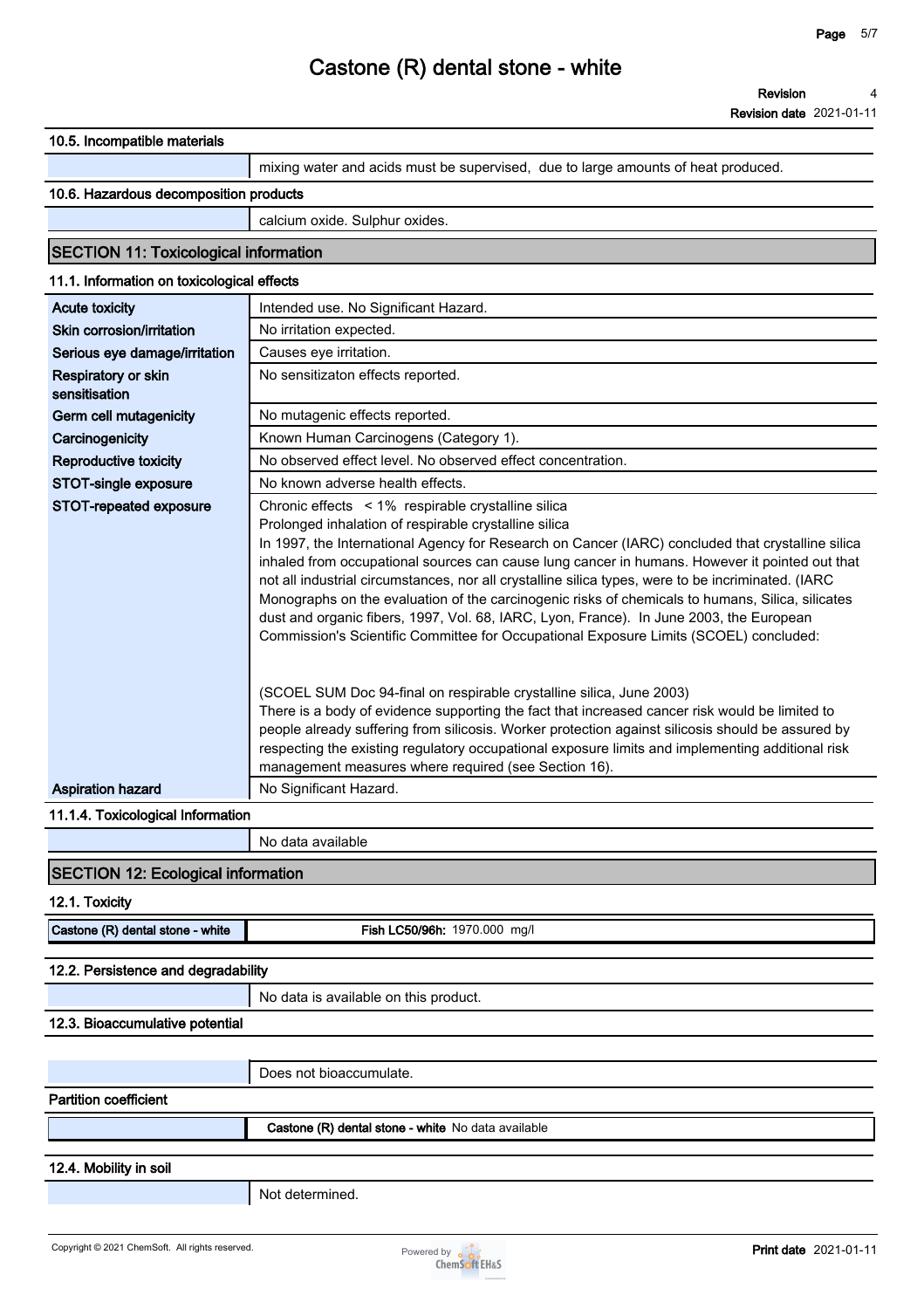**Revision date 2021-01-11**

**4**

**Revision**

# **Castone (R) dental stone - white**

| 12.5. Results of PBT and vPvB assessment   |                                                                                                                                                                                                                                                                                                                                                                                |
|--------------------------------------------|--------------------------------------------------------------------------------------------------------------------------------------------------------------------------------------------------------------------------------------------------------------------------------------------------------------------------------------------------------------------------------|
|                                            | Not determined.                                                                                                                                                                                                                                                                                                                                                                |
| 12.6. Other adverse effects                |                                                                                                                                                                                                                                                                                                                                                                                |
|                                            | Not applicable.                                                                                                                                                                                                                                                                                                                                                                |
| <b>SECTION 13: Disposal considerations</b> |                                                                                                                                                                                                                                                                                                                                                                                |
| 13.1. Waste treatment methods              |                                                                                                                                                                                                                                                                                                                                                                                |
|                                            | Dispose of in compliance with all. local and national regulations.                                                                                                                                                                                                                                                                                                             |
| <b>Disposal methods</b>                    |                                                                                                                                                                                                                                                                                                                                                                                |
|                                            | Contact a licensed waste disposal company.                                                                                                                                                                                                                                                                                                                                     |
| Disposal of packaging                      |                                                                                                                                                                                                                                                                                                                                                                                |
|                                            | Empty containers can be sent for disposal or recycling.                                                                                                                                                                                                                                                                                                                        |
| <b>SECTION 14: Transport information</b>   |                                                                                                                                                                                                                                                                                                                                                                                |
| 14.1. UN number                            |                                                                                                                                                                                                                                                                                                                                                                                |
|                                            | The product is not classified as dangerous for carriage.                                                                                                                                                                                                                                                                                                                       |
| 14.2. UN proper shipping name              |                                                                                                                                                                                                                                                                                                                                                                                |
|                                            | The product is not classified as dangerous for carriage.                                                                                                                                                                                                                                                                                                                       |
| 14.3. Transport hazard class(es)           |                                                                                                                                                                                                                                                                                                                                                                                |
|                                            | The product is not classified as dangerous for carriage.                                                                                                                                                                                                                                                                                                                       |
| 14.4. Packing group                        |                                                                                                                                                                                                                                                                                                                                                                                |
|                                            | The product is not classified as dangerous for carriage.                                                                                                                                                                                                                                                                                                                       |
| 14.5. Environmental hazards                |                                                                                                                                                                                                                                                                                                                                                                                |
|                                            | The product is not classified as dangerous for carriage.                                                                                                                                                                                                                                                                                                                       |
| 14.6. Special precautions for user         |                                                                                                                                                                                                                                                                                                                                                                                |
|                                            | The product is not classified as dangerous for carriage.                                                                                                                                                                                                                                                                                                                       |
|                                            | 14.7. Transport in bulk according to Annex II of MARPOL 73/78 and the IBC Code                                                                                                                                                                                                                                                                                                 |
|                                            | The product is not classified as dangerous for carriage.                                                                                                                                                                                                                                                                                                                       |
| <b>Further information</b>                 |                                                                                                                                                                                                                                                                                                                                                                                |
|                                            | The product is not classified as dangerous for carriage.                                                                                                                                                                                                                                                                                                                       |
| <b>SECTION 15: Regulatory information</b>  |                                                                                                                                                                                                                                                                                                                                                                                |
|                                            | 15.1. Safety, health and environmental regulations/legislation specific for the substance or mixture                                                                                                                                                                                                                                                                           |
| <b>Regulations</b>                         | U.S. FEDERAL REGULATIONS: Dental family of investments - Castone (R) dental stone - white.<br>CERCLA 103 Reportable Quantity: is not subject to CERCLA reporting requirements. Many states<br>have more stringent release reporting requirements. Report spills required under federal, state<br>and local regulations.<br>Hazard Category For Section 311/312: Chronic health |